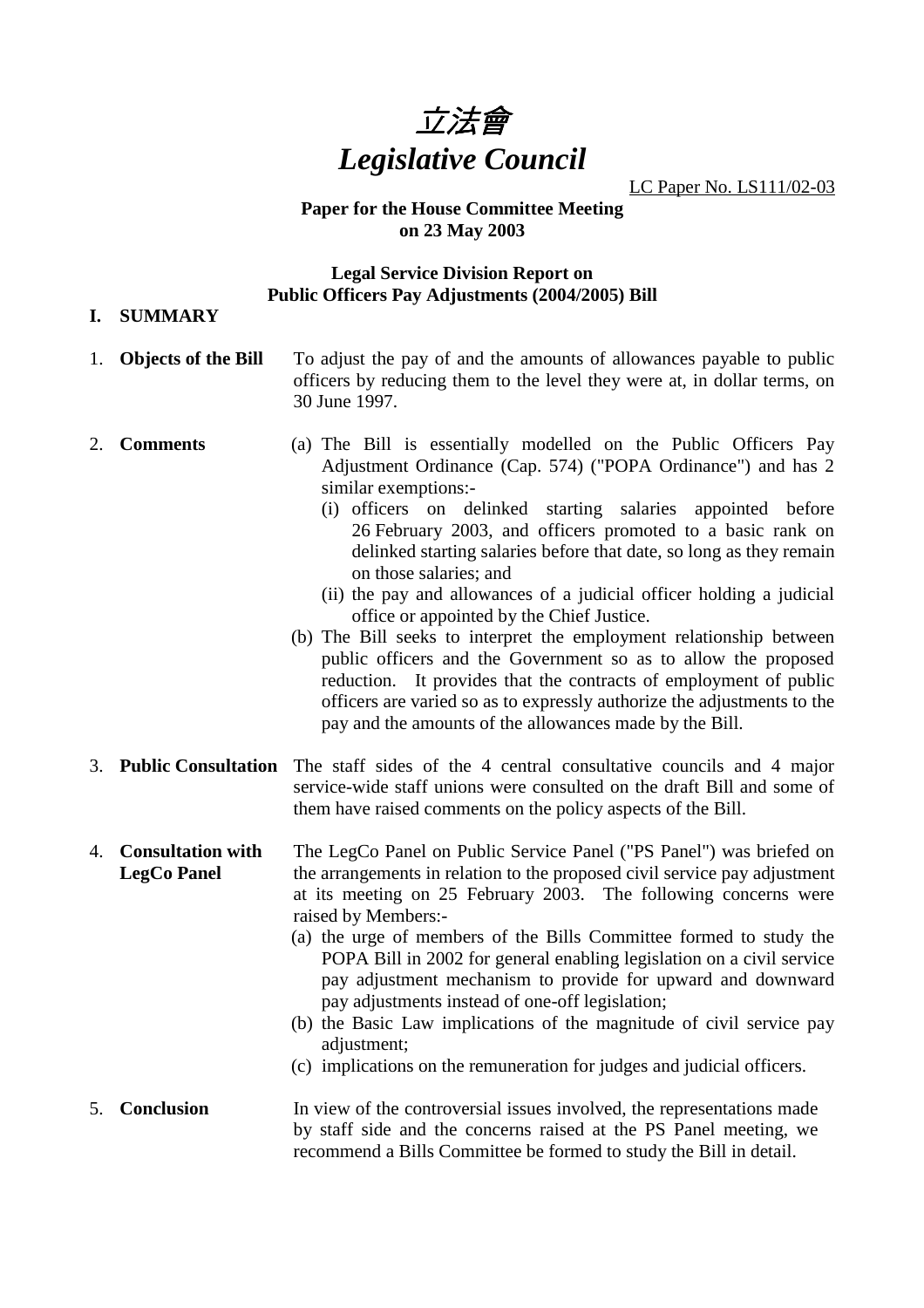# **II. REPORT**

#### **Objects of the Bill**

To adjust the pay of and the amounts of allowances payable to public officers by reducing them to the level they were at, in dollar terms, on 30 June 1997.

#### **LegCo Brief Reference**

2. CSB CR PG/4-085-001/33 issued by the Civil Service Bureau dated 13 May 2003.

#### **Date of First Reading**

3. 21 May 2003.

#### **Comments**

4. The Bill is essentially modelled on the Public Officers Pay Adjustment Ordinance (Cap. 574) ("POPA Ordinance") passed in July 2002. It seeks to provide for the following adjustments with respect to the pay of public officers:-

- (a) to adjust the pay of public officers remunerated below the level applicable to Directorate Pay Scale Point 3 or its equivalent by reducing the pay pertaining to each relevant point on the civil service pay scales, the Hospital Authority pay scales applicable to civil servants and the ICAC pay scale to their 30 June 1997 levels in dollar terms by 2 adjustments of broadly the same amounts on 1 January 2004 and 1 January 2005;
- (b) to adjust the pay of public officers remunerated at the level applicable to Directorate Pay Scale Point 3 and above or equivalent by reducing the pay pertaining to each relevant point on the civil service pay scales, the Hospital Authority pay scales applicable to civil servants and the ICAC pay scale to their 30 June 1997 levels in dollar terms on 1 January 2004;
- (c) to make corresponding adjustments to the amounts of the allowances payable to public officers that are determinable or adjustable in accordance with or by reference to the civil service pay scales or the ICAC pay scale or adjustments made to those pay scales;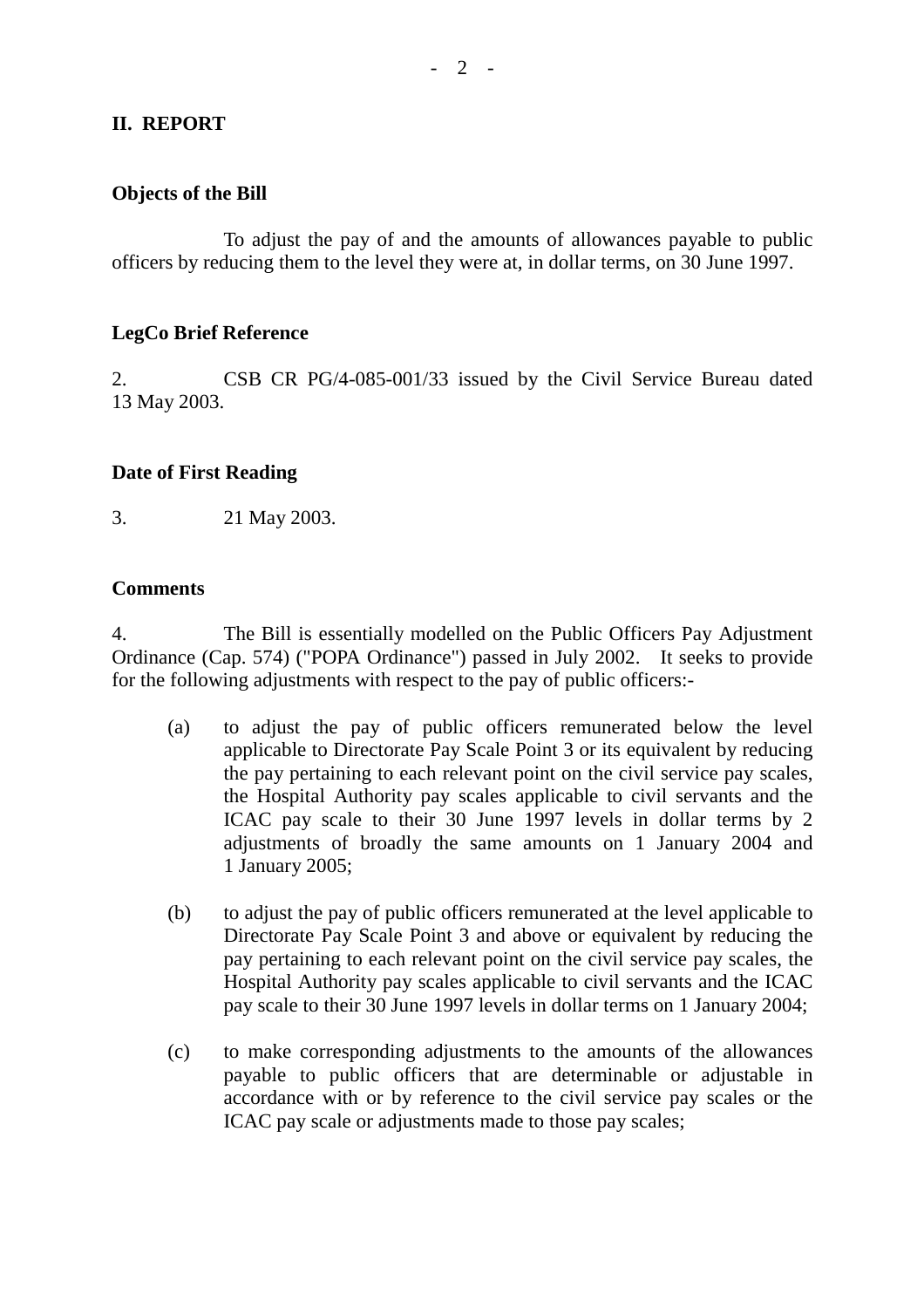(d) to adjust the reference pay scales (the pay scales applicable to public officers appointed or promoted to a basic rank) by reducing the pay pertaining to each point on those scales by 2 adjustments of broadly the same amounts on 1 January 2004 and 1 January 2005 so that they will be in alignment with the civil service pay scales and the ICAC pay scale respectively on 1 January 2005 in dollar terms.

5. An exemption is made in the Bill to provide that the Bill does not apply to officers on delinked starting salaries appointed pursuant to an offer of employment made to them before 26 February 2003, or to officers promoted to a basic rank on delinked starting salaries before that date, so long as they remain on those salaries. When the pay of these officers becomes payable in accordance with a civil service pay scale or the ICAC pay scale, the pay is payable in accordance with the relevant scale as adjusted by the Bill.

6. Another exemption made in the Bill is that the Bill does not apply to the pay or allowances of a judicial officer holding a judicial office or appointed by the Chief Justice. On 23 April 2003, the Chief Justice submitted to the Administration a set of proposals which include a proposed new review body to determine judicial pay as well as a proposal to enact legislation to prohibit any reduction to judicial pay. According to the Administration, because of the time required for careful examination of the Chief Justice's proposals and the need to take forward the present legislative exercise as soon as possible, the Chief Executive in Council has decided that judges and judicial officers are to be excluded from the application of the Bill (para. 10 of LegCo Brief).

7. Clause 14 of the Bill is similar to section 9 of the POPA Ordinance. It provides that the adjustments made by this Bill to the pay and the amounts of any allowances payable to public officers do no prohibit any adjustment being made to the pay or the amounts of the allowances after 1 January 2005. According to the Administration, the intention of the provision is to underline the one-off nature of the Bill and that the implementation of civil service pay adjustments by legislation is not a permanent feature of the civil service pay system (para. 13 of LegCo Brief).

8. Clause 15 of the Bill is also similar to section 10 of the POPA Ordinance. It seeks to provide for an interpretation of the employment relationship between public officers and the Government so as to allow the proposed reduction. The provision provides that the contracts of employment of public officers are varied so as to expressly authorize the adjustments to the pay and the amounts of the allowances made by the Bill.

9. The Administration has advised that there are applications for judicial review on the question of the lawfulness of the POPA Ordinance and 2 of these cases were scheduled to be heard in May 2003. The Administration's legal advice is that the Government is not precluded from introducing a bill into LegCo, pending the judgment of the Court of First Instance, provided that the resumption of the second